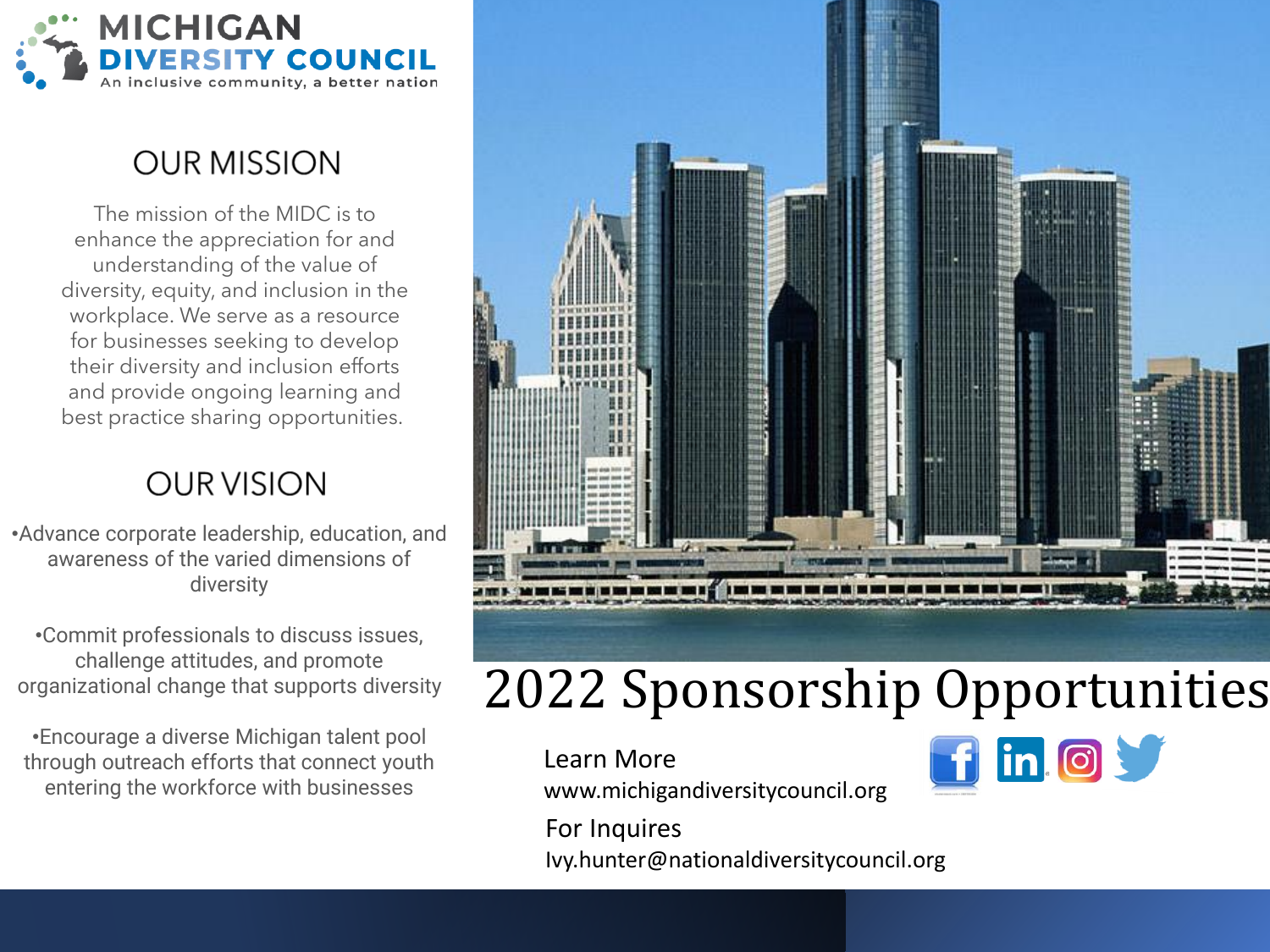

# 2022 WOMEN IN LEADERSHIP SYMPOSIUM

PARAGON OF WOMANHOOD: RESTORATION, REINTRAGRATION, AND REEMERGENCE

# VIRTUAL SPONSORSHIP OPPORTUNITIES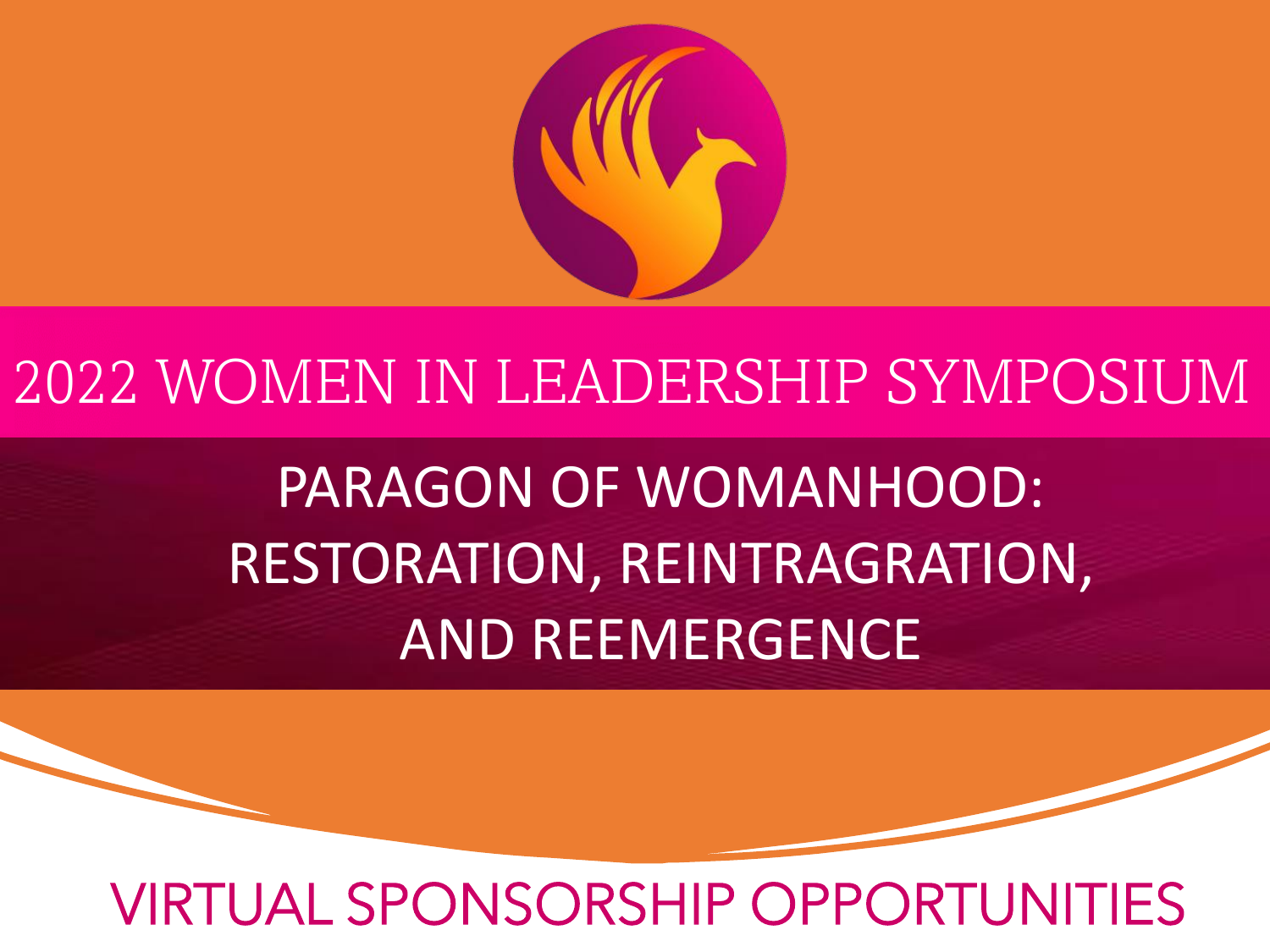

# **Title Sponsor \$8,000**

- Designated as an official title sponsor for the Women in Leadership Symposium
- Company logo on all promotional campaigns including: print, website, digital and social media
- Will publicly receive a Recognition Plaque at the event
- A sponsor produced 1.5 -minute commercial to be played during the event
- A sponsor produced full-page print ad in digital program
- Press Release mention
- Thirty (30) virtual registrations
- Access to event recording

## **Platinum Sponsor \$6,000**

- Designated as an official sponsor for the Women in Leadership Symposium
- Company logo on all promotional campaigns including: print, website, digital and social media
- Will publicly receive a Recognition Plaque at the event
- A sponsor produced 1-minute commercial to be played during the event
- A sponsor produced full-page ad in the program booklet \*
- Press Release mention
- Twenty (20) virtual registrations
- Access to event recording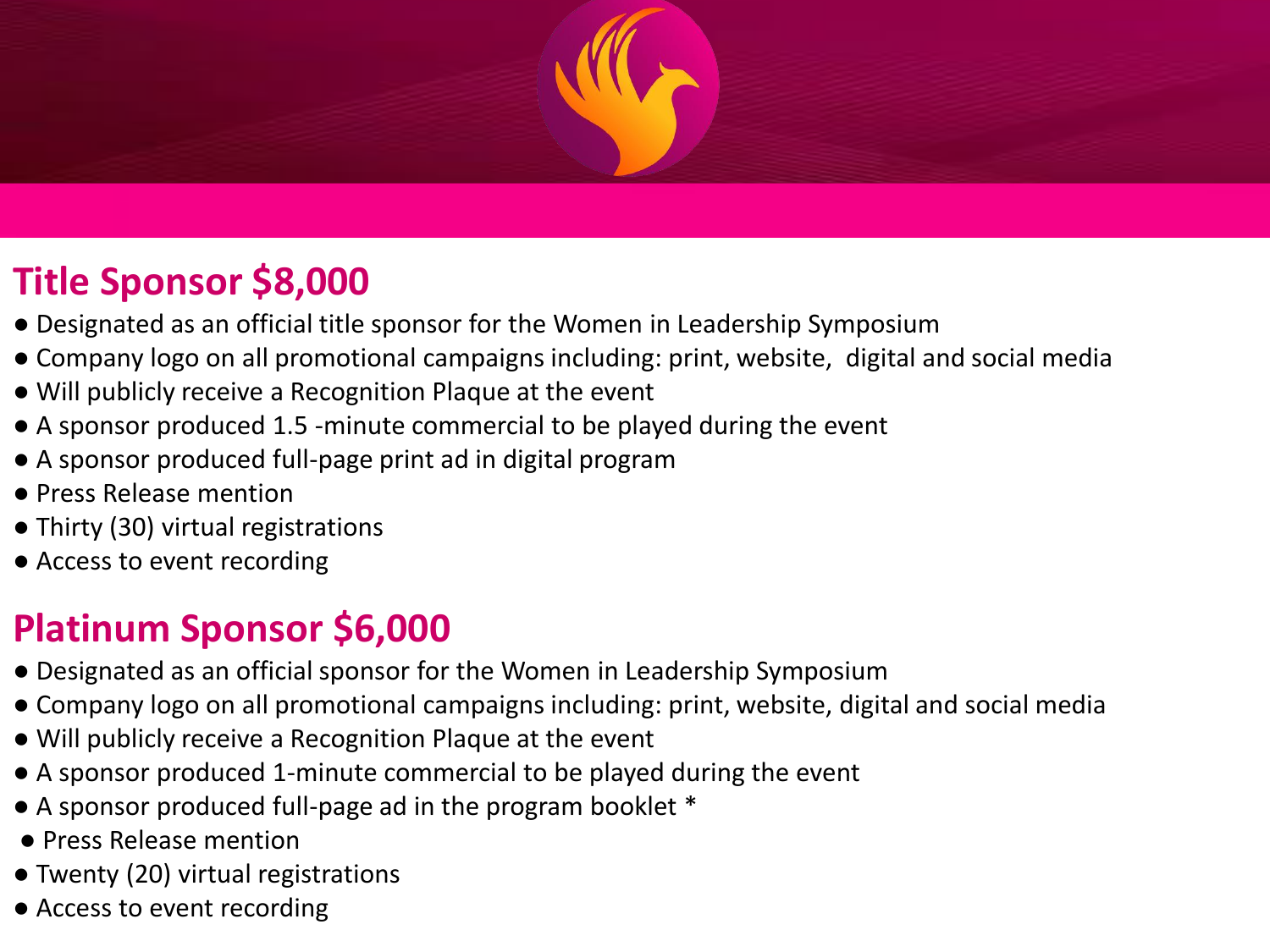

### **Gold Sponsor \$4,000**

- Designated as an official sponsor for the Women in Leadership Symposium
- Company logo on all promotional campaigns including: print, website, digital and social media
- Will publicly receive a Recognition Plaque at the event
- A sponsor produced 45-second commercial to be played during the event
- A sponsor produced full-page ad in the program booklet
- Fifteen (15) virtual registrations

## **Silver Sponsor \$3,000**

- Designated as an official sponsor for the Women in Leadership Symposium
- Company logo on all promotional campaigns including: print, website, digital and social media
- Will publicly receive a Recognition Certificate at the event
- A sponsor produced 30-second commercial to be played during the event
- A sponsor produced half-page ad in the program booklet
- Ten (10) virtual registrations